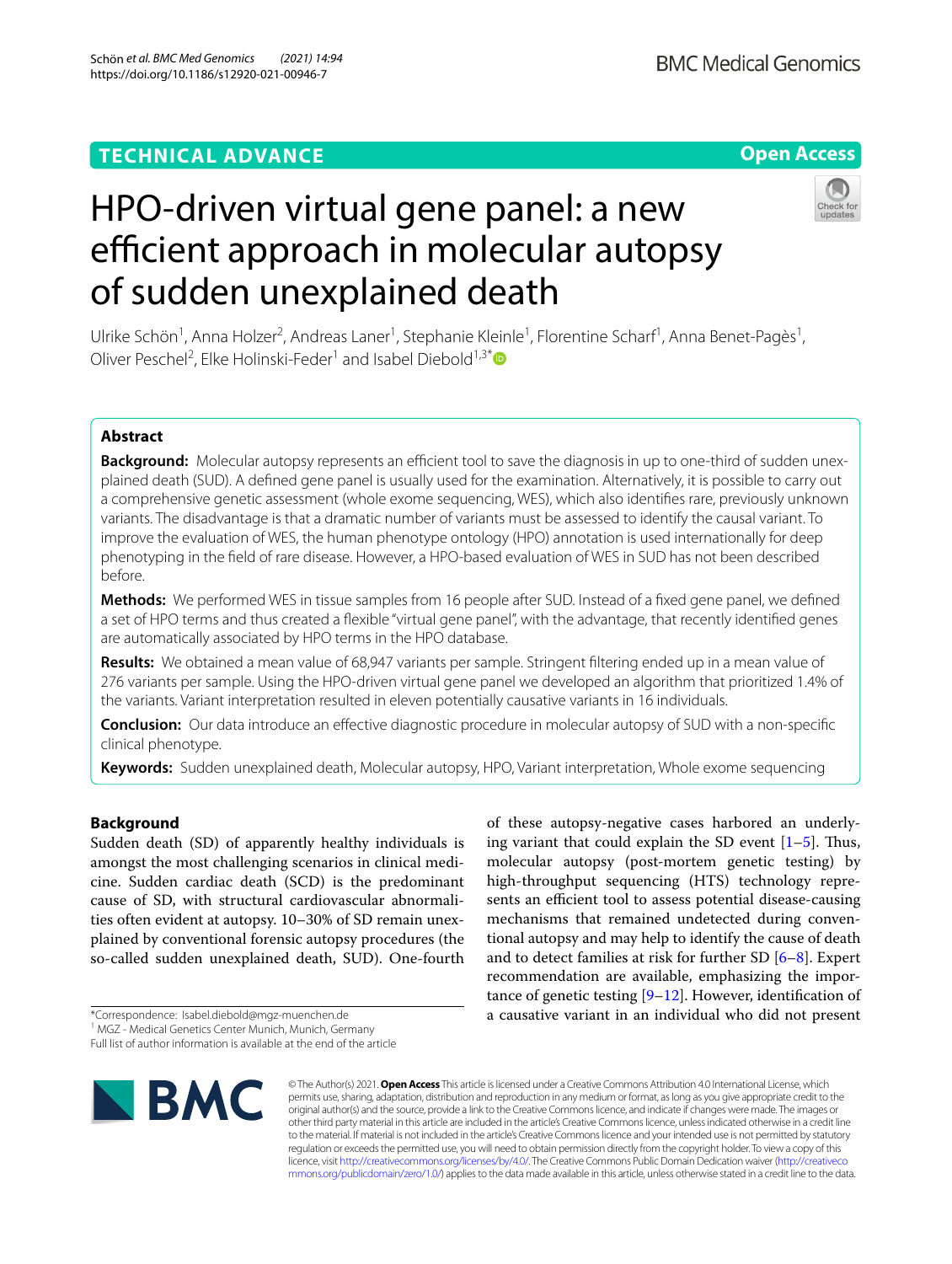with a specifc clinical phenotype before the SUD is still challenging.

Since most of the reported likely causal variants were found in genes associated with cardiac ion channelopathies cardiomyopathies and metabolic disorders a fxed panel-based approach with a limited number and clinically well-defned genes is commonly used for identifying the genetic causes of SUD [[1,](#page-7-0) [3](#page-7-3), [4](#page-7-4), [8,](#page-8-0) [13,](#page-8-3) [14\]](#page-8-4). Nevertheless, the number of SD predisposing genes is increasing consistently and the overall diagnostic yield of a fxed gene panel is limited. In comparison, whole exome sequencing (WES) has diagnostic power to identify potentially pathogenic variants also in rare causative genes, which have not been associated with SUD before and thereby elucidating novel pathomechanisms [[15\]](#page-8-5). Unexplained SCD is often attributed to cardiac arrhythmia caused by cardiac ion-channel dysfunction, which is undetectable in a conventional autopsy. On the other hand, noncardiac conditions may also cause SD that is clinically indistinguishable from SCD. For example SUD in epilepsy is the most common cause of death related to epilepsy  $[16]$  $[16]$ . Thus, an obvious advantage of using an exome- based capture is that it opens the possibility of expanding the genes of interest without repeating the sequencing experiments.

For this reason, WES is increasingly used in clinical settings and represents the primary alternative to gene panel testing. However, data interpretation remains challenging because of a high incidence of variants of unknown signifcance (VUS) and the possible false assignment of variant pathogenicity. Rueda et al. compared a WES-based approach to a simulated gene panel for cardiac disease. The study found that exome-based analysis led to many likely pathogenic variants that could potentially explain SD [[17\]](#page-8-7). However, due to the lack of robust databases for variants associated with SD, they could not make conclusive statements since the genes themselves have not been associated with SD.

As both WES and targeted panel sequencing yield accurate genetic diagnoses, clinicians are faced with the challenge of deciding which method to use. To improve variant interpretation in WES, the human phenotype ontology (HPO) was developed as a semantically computable international standardized vocabulary to capture phenotypic abnormalities in human  $[18]$  $[18]$ . Although, the number of HPO terms has grown substantially since the clinical integration and use of this ontology was established [\[19](#page-8-9)]. An obvious advantage of phenotype-driven fltering is that recently identifed genes are automatically associated by the HPO term in the HPO database. Groza and coworkers developed a concept-recognition procedure that analyzes the frequencies of HPO disease annotations as identifed in over fve million Pub-Med abstracts by employing an interactive procedure to optimize precision and recall of the identifed terms [\[20](#page-8-10)]. Here, we performed WES in tissue samples of 16 individuals with SUD after autopsy and provided a practical guide for fltering and prioritizing genetic variants by a HPO-driven virtual gene panel.

## **Methods**

## **Samples and preparation**

Autopsies on 16 SUD cases (9 adults, 23–53 years and 7 infants, 4 weeks to 9 months) were performed by forensic pathologists including general autopsy investigations, toxicology and histology. Cases were included if no specifc cause of SD could be established at the medicolegal investigation. DNA samples for WES were extracted from post-mortem liver and/or heart tissue. Due to anonymization, co-segregation analyses of the variants were not performed. The study was approved by the ethics committee of the Medical Faculty at the Ludwig Maximilians-University Munich, Germany (Ethikkommission bei der Medizinischen Fakultät der Ludwig Maximilians-Universität München; Project Number: 20-1109).

### **High throughput sequencing and bioinformatics pipeline**

Whole exome sequencing (WES) of a custom capture kit (Agilent SureSelectXT) was carried out on an Illumina NextSeq 500 system (Illumina, San Diego, CA) using v2.0 SBS chemistry. Sequencing reads were aligned to the human reference genome (GRCh37/hg19) using BWA (v0.7. 13-r1126). SNV, CNV and INDEL calling on the genes was conducted using the varvis® software platform (Limbus Technologies GmbH, Rostock) subsequent coverage and quality dependent flter steps.

## **Selection and use of human phenotype ontology (HPO) terms: creation of virtual gene panel**

The HPO currently contains over 13,000 terms. Most ontologies are structured as directed acyclic graphs, which are similar to hierarchies but difer in that a more specialized term can be related to more than one less specialized term. The HPO terms used for variant filtering in our study were selected with the goal of covering phenotypic abnormalities that explain an unexpected sudden natural death. We selected the HPO term "arrhythmia" (HP: 0011675, associated with 356 genes), which belongs to the subclass *abnormality of cardiovascular system electrophysiology*. We selected the HPO term "sudden cardiac death" (HP: 0001645, associated with 72 genes) for variant fltering, which belongs to the category "cardiac arrest". Since SUD is a fatal complication of seizures without recovery  $[21]$  $[21]$ , we selected the specific HPO term "status epilepticus" (HP: 0002133, associated with 131 genes) which belongs to the category "seizure". Since a lack of breathing may result in SD, we selected the HPO term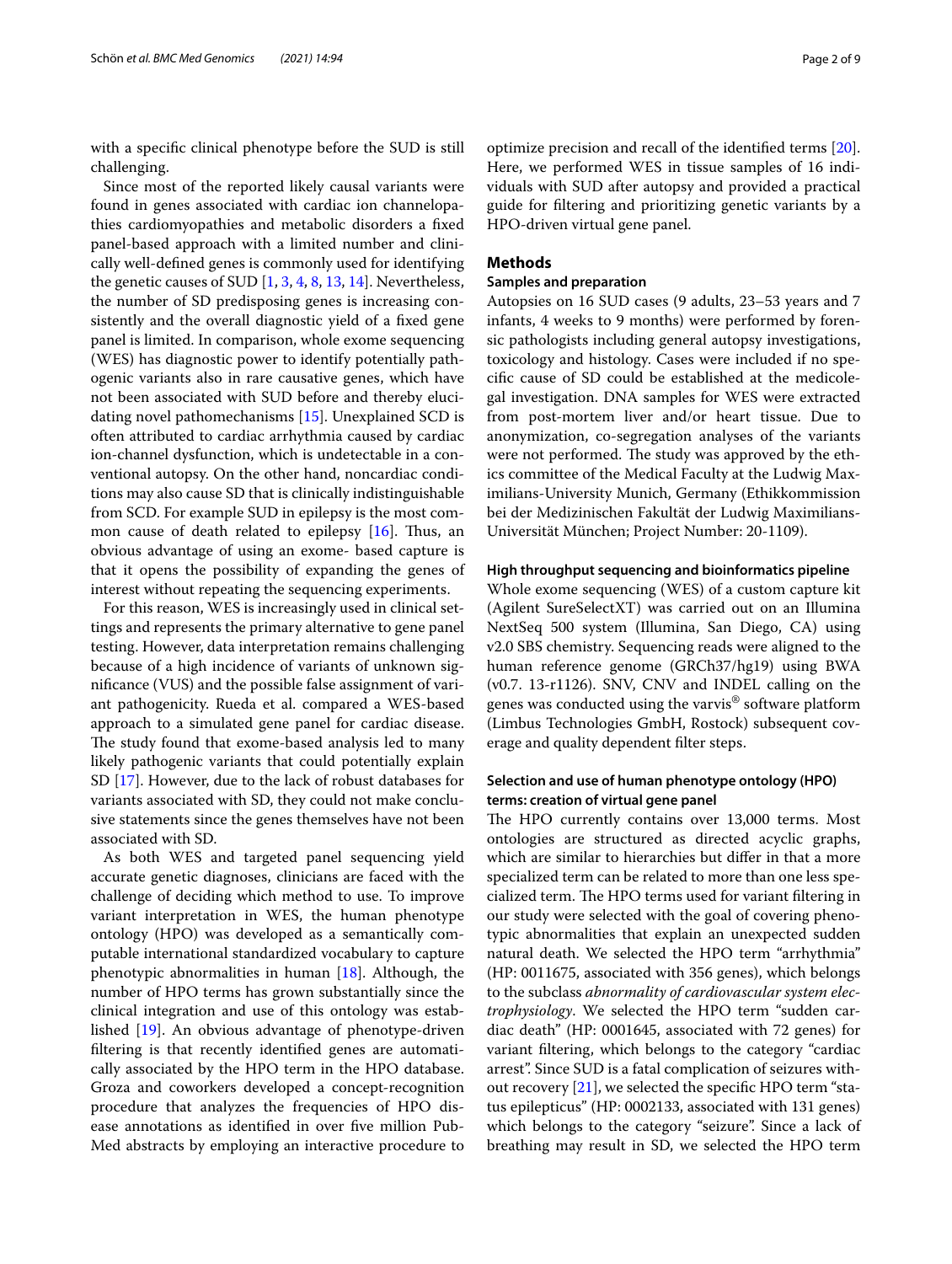"apnea" (HP: 0002104, associated with 266 genes) from the category "Abnormal pattern of respiratory". Taken together, all cases of the study were annotated with the following set of HPO terms: arrhythmia, sudden cardiac death, status epilepticus and apnea. Overall, 672 diferent genes were associated with the selected HPO terms, thus creating a HPO-driven "virtual gene panel".

HPO project data are available at [http://www.human](http://www.human-phenotype-ontology.org)[phenotype-ontology.org](http://www.human-phenotype-ontology.org). (Release: August 2020).

We additionally used the recently developed HPO similarity score (HPOSimScore; Release 12-2020) included in the varvis® software (Limbus Medical Technologies GmbH). The HPOSimScore calculates the phenotype similarity based on the selected HPO terms to improve efficiency of disease diagnoses (Phenotype/gene match). HPO score and match are controlled gene annotations which will be calculated after HPO terms have been associated to the case.

### **Gene panel approach**

To compare HPO-driven "virtual gene panel" with a fxed gene panel approach, additional data analysis was performed by a previously published multi-gene panel including 192 genes associated with SD based on the previous study from Neubauer et al. [\[8](#page-8-0)]. Genes of this panel were associated with cardiomyopathies, cardiac ion channelopathies, cardiovascular disease, connective tissue disorders, metabolic disease, respiratory disease and muscular dystrophy [\[8](#page-8-0)].

## **Nomenclature, interpretation and classifcation of genetic variants**

The nomenclature guidelines of the Human Genome Variation Society (HGVS) were used to annotate DNA sequence variants  $[22]$  $[22]$ . The functional consequence of missense variants was predicted with the amino acid (AA) substitution efect prediction methods SIFT (Sorting Invariant from Tolerated; <http://sift.jcvi.org/>), PolyPhen-2 [\(http://genetics.bwh.harvard](http://genetics.bwh.harvard). edu/pph2/), Mutation Taster, MAPP ([http://mendel.stanford.edu/](http://mendel.stanford.edu/SidowLab/downloads/MAPP/index.html) [SidowLab/downloads/MAPP/index.html\)](http://mendel.stanford.edu/SidowLab/downloads/MAPP/index.html), GERP++ ([http://mendel.stanford.edu/SidowLab/downloads/](http://mendel.stanford.edu/SidowLab/downloads/gerp/) [gerp/\)](http://mendel.stanford.edu/SidowLab/downloads/gerp/), Mutation Assessor ([http://mutationassessor.org/](http://mutationassessor.org/r3/) [r3/\)](http://mutationassessor.org/r3/), FATHMM (<http://fathmm.biocompute.org.uk/> fathmmMKL. htm), SiPhy [\(http://portals.broadinstitute.](http://portals.broadinstitute.org/genome_bio/siphy/) [org/genome\\_bio/siphy/](http://portals.broadinstitute.org/genome_bio/siphy/)), PhyloP [\(https://ccg.epf.ch/](https://ccg.epfl.ch/mga/hg19/phylop/phylop) [mga/hg19/phylop/phylop.](https://ccg.epfl.ch/mga/hg19/phylop/phylop) html) and MetaLR ([http://m.](http://m.ensembl.org/info/genome/variation/prediction/protein_function.html#MetaLR) [ensembl.org/info/genome/variation/prediction/prote](http://m.ensembl.org/info/genome/variation/prediction/protein_function.html#MetaLR) [in\\_function.html#MetaLR\)](http://m.ensembl.org/info/genome/variation/prediction/protein_function.html#MetaLR). Splice-sites were predicted with MES (MaxEntScan; [http://genes.mit.edu/burge](http://genes.mit.edu/burgelab/maxent/Xmaxentscan_scoreseq_acc.html) [lab/maxent/Xmaxentscan\\_scoreseq\\_acc.html](http://genes.mit.edu/burgelab/maxent/Xmaxentscan_scoreseq_acc.html)) and SSF (SpliceSiteFinder; [http://www.genet.sickkids.on.ca/~ali/](http://www.genet.sickkids.on.ca/~ali/splicesitefinder.html) [splicesitefnder.html](http://www.genet.sickkids.on.ca/~ali/splicesitefinder.html)). Population databases were used to assess the allele frequencies of the variants: Database of all known Single Nucleotide Polymorphisms (dbSNP, [https://www.ncbi.nlm.nih.gov/snp\)](https://www.ncbi.nlm.nih.gov/snp) and Genome Aggregation Database (gnomAD v2.2.1, [https://gnomad.broad](https://gnomad.broadinstitute.org) [institute.org](https://gnomad.broadinstitute.org)). The variants were classified according to the ACMG guidelines with the 5-tier classifcation system: class 5 (pathogenic), class 4 (likely pathogenic), class 3 (variants of unknown signifcance, VUS), class 2 (likely benign) and class 1 (benign)  $[23, 24]$  $[23, 24]$  $[23, 24]$  $[23, 24]$ . The variant databases ClinVar (<https://www.ncbi.nlm.nih.gov/clinvar/>) and LOVD (Leiden Open-source Variant Database) were used.

## **Results**

## **Specifc selection of HPO terms added to variant assessment prioritizes 1.4% of the fltered variants**

WES was performed in nine adults and seven infants with post autopsy unclear SD. In total, we obtained a mean value of 68,947 variants per sample (Fig. [1\)](#page-3-0). The frst flter step involved fltering by quality, allele population frequency, functional impact (missense, stop, frameshift, splice variants, in frame insertions) and variants not classifed as likely benign and benign in diferent variant databases (ClinVar, LOVD). These steps resulted in a mean value of 276 variants per sample. The second flter step with the HPO-driven virtual gene panel (selected HPO terms: arrhythmia, sudden cardiac death, status epilepticus and apnea), variant classifcation and mode of inheritance prioritized a mean value of four variants per sample (1.4% of 276 variants). Interpretation of the identifed variants in context with the age of the individual at the SUD event resulted in eleven potentially causative variants in 16 individuals (Table [1](#page-4-0)). Four variants were associated with the HPO term "arrhythmia", seven with the HPO term "sudden cardiac death", two with the HPO term "status epilepticus" and one with the HPO term "apnea" (Table [1](#page-4-0)). Interestingly, the majority of potentially causative variants was identifed in infants. Six of seven infants carried at least one potentially causative variant, and three of nine adults carried at least one potentially causative variant.

To compare our fndings by a HPO-driven virtual gene panel with those of a fxed gene panel approach, additional data analysis was performed by a sudden death (SD) gene panel according to Neubauer et al.  $[8]$  $[8]$ . The gene panel approach obtained a mean value of 4409 variants per sample compared to 68,947 variants per sample in WES. Same stringent fltering (except HPO-driven annotation), mode of inheritance and variant classifcation prioritized a mean value of three variants per sample. Interpretation of the identifed variants in context with the age of the individual at the SUD event resulted in ten potentially causative variants in 16 individuals.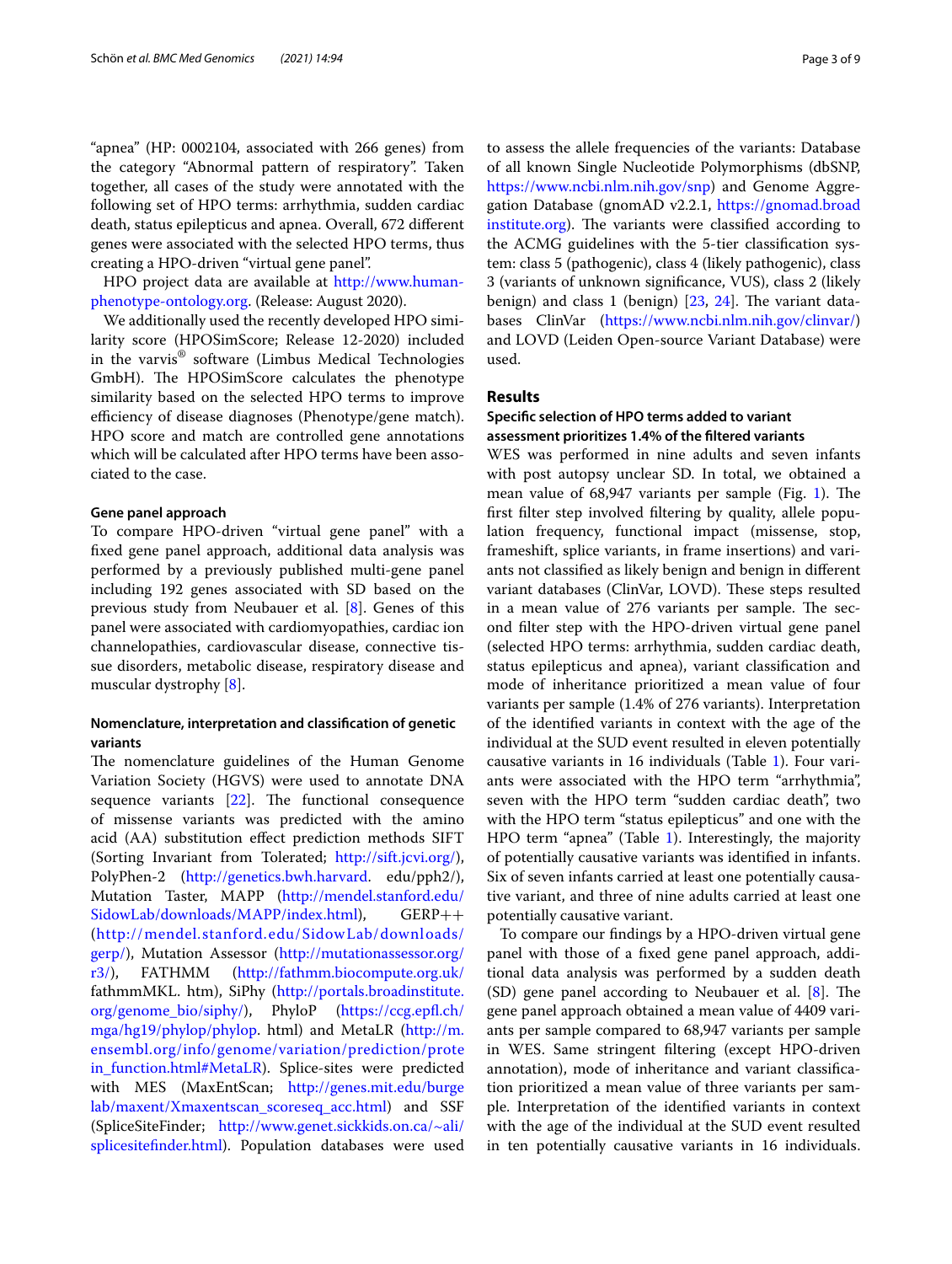

<span id="page-3-0"></span>value of 276 variants per sample. Filtering by HPO matches (sudden cardiac death, arrhythmia, status epilepticus or apnea), mode of inheritance and variant classifcation, ended up in a mean value of four variants per sample. Clinical interpretation including the age of death resulted in eleven potentially causative variants

Eight of the potentially causative variants were located in *AKAP9, DSG2, DTNA, RAF1, RANGRF, RYR2* and *SCN5A* (two SD cases) that have also been identifed by the HPO-driven virtual gene panel (Table [1a](#page-4-0)). In addition, the gene panel approach identifed potentially causative variants located in *CTNNA3* and *KCNA5* (Table [1](#page-4-0)b) that did not exactly match with the selected HPO terms but were annotated by the use of the HPOSimScore. The HPOSimScore of these genes were in the highest range of HPO-ranking, thus prioritizing those genes. The three potentially causative variants located in *UPB1, SCN4A* and *SCN8A* have not been identifed by the SD gene panel (Table [1](#page-4-0)a). Eight genes (*CTF1, HCN2, GJD4, JLK, CALR3, MYOM1, PDLIM3, HEY2*) listed in the SD gene panel were not linked to any HPO term so far.

## **Eleven potentially causative variants were identifed in 16 individuals with post autopsy unclear sudden death by a HPO‑driven virtual gene panel**

Stringent fltering in combination with HPO annotation ended up in eleven candidate variants, three of them have not been identifed before (Table [1\)](#page-4-0). CNVs were not identifed in any sample. Nine variants were missense and two splice variants. One of these splice variants were classified as likely pathogenic, one as VUS. The splice variant c.917-1G>A was found homozygous in a 3 months old infant in *UPB1*, annotated by the HPO term "status epilepticus". The variant is listed in population-specific databases (rs143493067, gnomAD), and is classifed as likely pathogenic/pathogenic in LOVD and with "conflicting interpretation" of pathogenicity in ClinVar. The other splice variant c.81+1G>C was found heterozygous in *DSG2* which was annotated by the HPO term "sudden cardiac death". The variant was identified in an 8 months old infant and is not listed in population-specifc databases, but at the same position a nucleotide change from G to T is listed in gnomAD (rs1237620145, gnomAD MAF: 0.003%). The rare truncating variant is located within the second exon of *DSG2* and is predicted to cause a splice donor malfunction. The variant was classified as VUS.

The nine missense variants were all classified as VUS (Table [1\)](#page-4-0). Four variants in adults and four variants in children were located in genes that previously have been reported to be associated with cardiac channelopathies and cardiomyopathies, respectively. One variant was identifed in *SCN4A* in a 4 weeks old infant and another in *SCN8A* in a 3 months old infant. Two individuals carried two VUS in diferent genes (Table [1\)](#page-4-0).

## **Discussion**

A key challenge in using WES in molecular autopsy is fnding the true causal variant among hundreds of rare variants. By fltering genes known to be associated with a particular HPO term, we shift the analysis focus from the entire exome to that part of the exome that is clinically interpretable in a diagnostic setting. We designed a HPO-driven virtual gene panel, and developed an algorithm that prioritized 1.4% of the variants by several fltering steps.

We compared our fndings with a gene panel approach. Using the HPO-driven virtual gene panel identifed three potentially causative variants in *UPB1, SCN4A* and *SCN8A,* that would have been missed by using the SD 192-gene panel [[8\]](#page-8-0) and another previously reported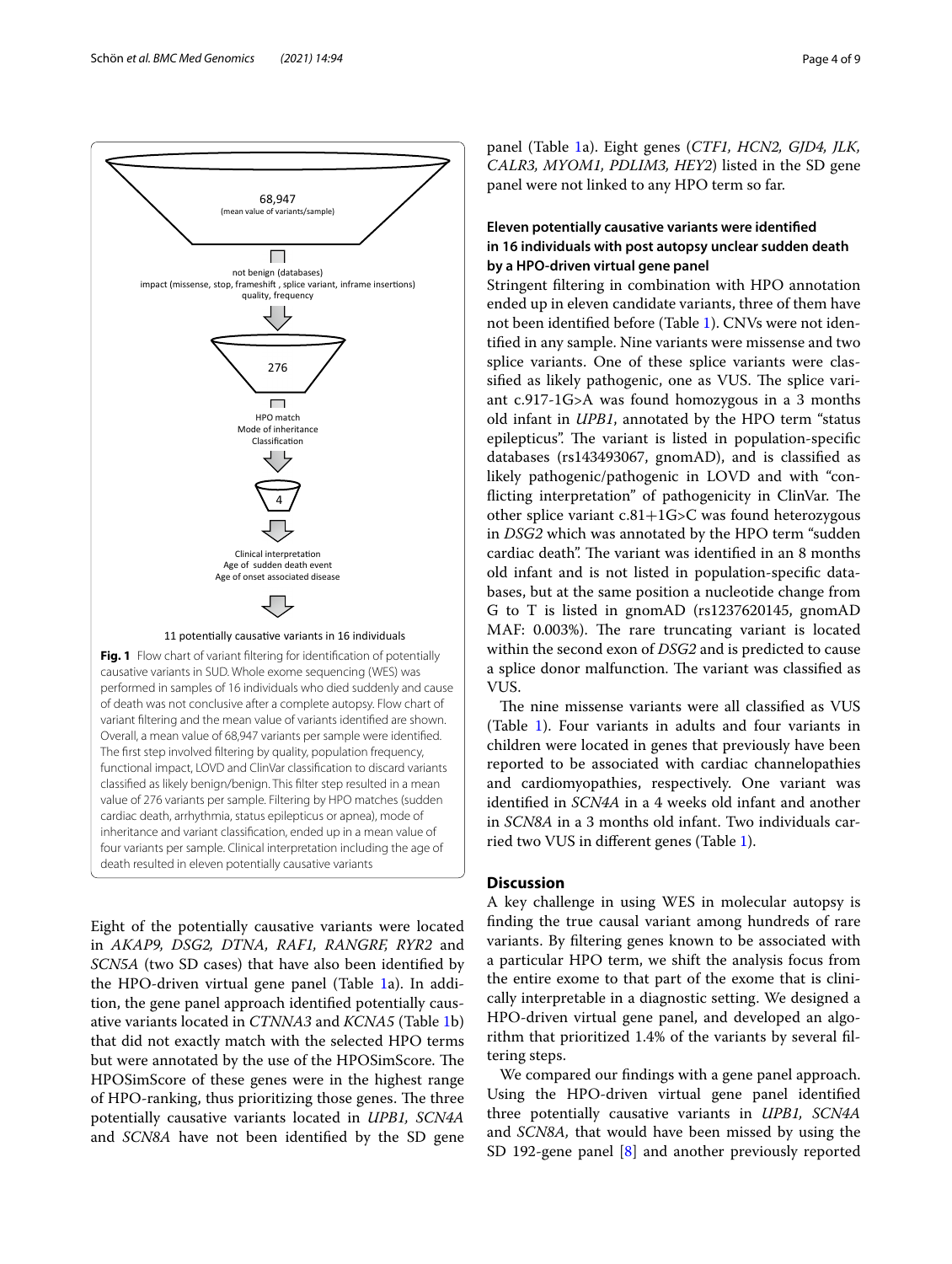<span id="page-4-0"></span>

|            |                  | splice_acceptor, missense), human phenotype ontology (HPO) match, population frequency (GnomAD), Single Nucleotide Polymorphism database number (dbSNP), MetaLR<br>strong), PM2 (moderate), PS3 (strong), PP4 (supporting). Evidence of benign impact: BS1 (strong). The variants were deposited and made publicly available at LOVD v.3.0<br>logistic regression (LR)-based score (MetaLrRank), ACMG criteria and classification are listed. Evidence of pathogenicity of each variant was shown. Pathogenic criteria: PVS1 (very<br>variants after stringent filtering process, name of the<br>(Leiden Open Variation Database), LOVD variant link is<br>Table 1 (a/b) Whole exome sequencing (WES) was | listed                                                 | gene, OMIM, Reference Sequence (NM_number) of the gene, variant, amino acid (AA) change, variant type (splice_donor,<br>performed in 16 individuals with SUD. The age of the individuals at the SUD event and the eleven potentially causative |                    |                                           |           |           |            |                              |                   |                                                                |
|------------|------------------|-----------------------------------------------------------------------------------------------------------------------------------------------------------------------------------------------------------------------------------------------------------------------------------------------------------------------------------------------------------------------------------------------------------------------------------------------------------------------------------------------------------------------------------------------------------------------------------------------------------------------------------------------------------------------------------------------------------|--------------------------------------------------------|------------------------------------------------------------------------------------------------------------------------------------------------------------------------------------------------------------------------------------------------|--------------------|-------------------------------------------|-----------|-----------|------------|------------------------------|-------------------|----------------------------------------------------------------|
| Age of SUD | Gene             | *OMIM NM_number                                                                                                                                                                                                                                                                                                                                                                                                                                                                                                                                                                                                                                                                                           | Variant                                                | AA change                                                                                                                                                                                                                                      | Variant type       | HPO match                                 | GnomAD    | dbSNP     | MetaLrRank | criteria<br>ACMG             | <b>ACMG</b> class | LOVD Variant<br>Ě                                              |
| 8 months   | DSG2             | (a) List of identified variants after the described filter setting and<br>125671 NM_001943.4                                                                                                                                                                                                                                                                                                                                                                                                                                                                                                                                                                                                              | $\frac{1}{2}$<br>$-81 + 1$                             | HPO annotation<br>$p_{\cdot}(?)$                                                                                                                                                                                                               | Splice donor       | cardiac<br>Sudden<br>death                |           |           |            | $-0.51$<br>PM <sub>2</sub>   | 3                 | -Global Vari-<br>ome shared<br>#00329013<br>Individual<br>LOVD |
| 3 months   | UPB1             | 606673 NM_016327.2                                                                                                                                                                                                                                                                                                                                                                                                                                                                                                                                                                                                                                                                                        | $\begin{matrix} 1 \\ 2 \\ 3 \end{matrix}$<br>$C.917-1$ | p.(?)                                                                                                                                                                                                                                          | Splice accep-<br>ð | Status epi-<br>lepticus                   | 0.0017889 | 143493067 |            | PVS1, PM2                    | 4                 | -Global Vari-<br>ome shared<br>#00329092<br>ndividual<br>LOVD  |
| 4 weeks    | SCN4A            | 603967 NM_000334.4                                                                                                                                                                                                                                                                                                                                                                                                                                                                                                                                                                                                                                                                                        | c.787G > A                                             | p.(Val263lle)                                                                                                                                                                                                                                  | Missense           | Arrhythmia,<br>Apnea                      | 0.0000121 |           | 0.97394    | PM1, PM2,<br>PP <sub>3</sub> | $\sim$            | -Global Vari-<br>ome shared<br>#00329093<br>Individual<br>LOVD |
| 3 months   | RYR <sub>2</sub> | 180902 NM_001035.2                                                                                                                                                                                                                                                                                                                                                                                                                                                                                                                                                                                                                                                                                        | C.1939C > T                                            | p.(Arg647Cys)                                                                                                                                                                                                                                  | Missense           | cardiac<br>Sudden<br>death                | 0.0001465 | 202040519 | 0.96504    | PM2, PP3                     | $\sim$            | -Global Vari-<br>ome shared<br>#00329094<br>Individual<br>LOVD |
|            | SCN8A            | 600702 NM_014191.3                                                                                                                                                                                                                                                                                                                                                                                                                                                                                                                                                                                                                                                                                        | $\widetilde{\mathcal{L}}$<br>c.5392C                   | p.(Asp1798Asn)                                                                                                                                                                                                                                 | Missense           | Status epi-<br>lepticus                   |           |           | 0.92015    | PM2, PP2                     | $\sim$            | -Global Vari-<br>ome shared<br>#00329094<br>Individual<br>LOVD |
| 9 months   | <b>AKAP9</b>     | 604001 NM_005751.4                                                                                                                                                                                                                                                                                                                                                                                                                                                                                                                                                                                                                                                                                        | C.7096A > G                                            | p.(Ile2366Val)                                                                                                                                                                                                                                 | Missense           | cardiac<br>Sudden<br>death                | 0.0000248 | 368823780 | 0.08032    | PM2, BP4                     | $\sim$            | -Global Vari-<br>ome shared<br>#00329095<br>Individual<br>LOVD |
| 5 weeks    | SCN5A            | 600163 NM_198056.2                                                                                                                                                                                                                                                                                                                                                                                                                                                                                                                                                                                                                                                                                        | c.3520C > T                                            | p.(Arg1174Trp)                                                                                                                                                                                                                                 | Missense           | Arrhythmia,<br>sudden<br>cardiac<br>death | 0.0000348 | 367906630 | 0.9016     | PM2, PP2,<br>PP <sub>3</sub> | $\sim$            | -Global Vari-<br>ome shared<br>#00329096<br>Individual<br>LOVD |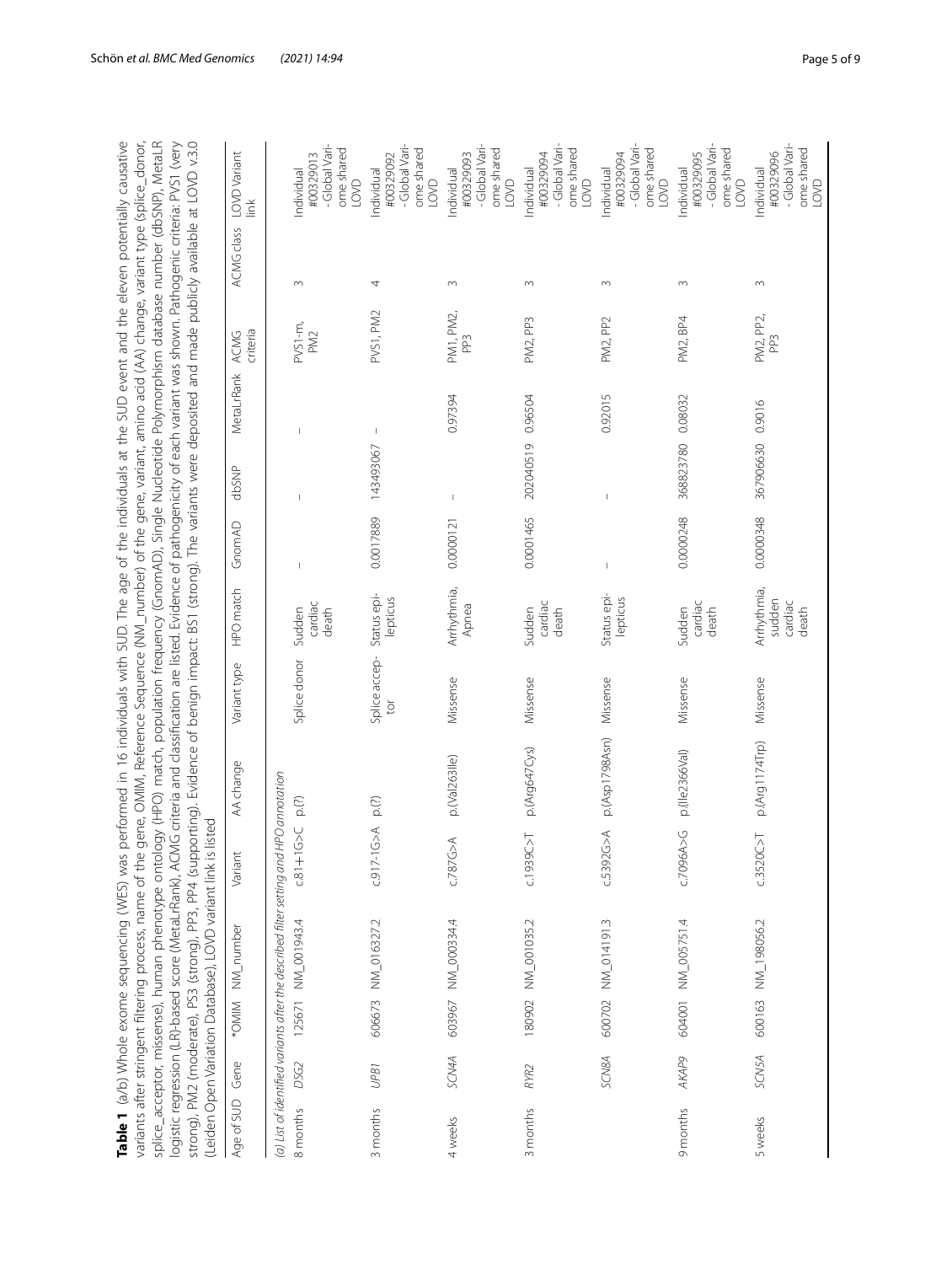| Table 1 (continued) |             |                                                                                                          |                                    |                |              |                                           |                |                          |                 |                       |          |                                                                      |
|---------------------|-------------|----------------------------------------------------------------------------------------------------------|------------------------------------|----------------|--------------|-------------------------------------------|----------------|--------------------------|-----------------|-----------------------|----------|----------------------------------------------------------------------|
| Age of SUD Gene     |             | *OMIM NM_number                                                                                          | Variant                            | AA change      | Variant type | HPO match                                 | GnomAD         | dbSNP                    | MetaLrRank ACMG | criteria              |          | ACMG class LOVD Variant<br>$\check{\equiv}$                          |
| 28 years            | <b>DTMA</b> | 601239 NM_001390.4                                                                                       | $\widetilde{\mathbb{G}}$<br>C.1571 | p.(Arg524His)  | Missense     | cardiac<br>death<br>Sudden                | 0.0000906      | 142108185                | 0.50319         | PP3, BS2              | 3        | -Global Vari-<br>ome shared<br>#00329097<br>Individual<br><b>OVO</b> |
| 32 years            | RAF1        | 164760 NM_002880.3                                                                                       | c.1334T > G                        | p.(Leu445Arg)  | Missense     | Arrhythmia                                | 0.0000239      | $\mathord{\text{\rm I}}$ | 0.95649         | PP3, BS2<br>PM1, PP2, | $\sim$   | -Global Vari-<br>ome shared<br>#00329098<br>Individual<br>LOVD       |
| 23 years            | SCN5A       | 600163 NM_198056.2                                                                                       | c.3152T>CC                         | p.(Val1051Ala) | Missense     | Arrhythmia,<br>sudden<br>cardiac<br>death | 0.000004       | I                        | 0.83793         | PM <sub>2</sub>       | $\infty$ | -Global Vari-<br>ome shared<br>#00329099<br>Individual<br>LOVD       |
|                     | RBM20       | 613171 NM_001134363.2                                                                                    | C.215A>T                           | p.(Asn72lle)   | Missense     | cardiac<br>Sudden<br>death                | $\overline{1}$ |                          | 0.80363         | PM <sub>2</sub>       | 3        | -Global Vari-<br>ome shared<br>#00329099<br>Individual<br>LOVD       |
| 2 weeks             |             | (b) List of additionally identified variants by the sudden death-gene panel<br>CTNWA3 607667 NM_013266.3 | C.935C > T                         | p.(Ala312Val)  | Missense     | $\frac{1}{2}$                             | 0.00002830     | $\,$ $\,$                | 0.62663         | PM <sub>2</sub>       | 3        | -Global Vari-<br>ome shared<br>#00329100<br>Individual<br>LOVD       |
| 4 weeks             |             | KCNA5 176267 NM_002234.3                                                                                 | C.98A > T                          | p.(Glu33Val)   | Missense     | $\frac{1}{2}$                             | 0.0002093      | 71584818                 | 0.93829         | PM2, PP3              | 3        | -Global Vari-<br>ome shared<br>#00329093<br>Individual<br>LOVD       |
|                     |             |                                                                                                          |                                    |                |              |                                           |                |                          |                 |                       |          |                                                                      |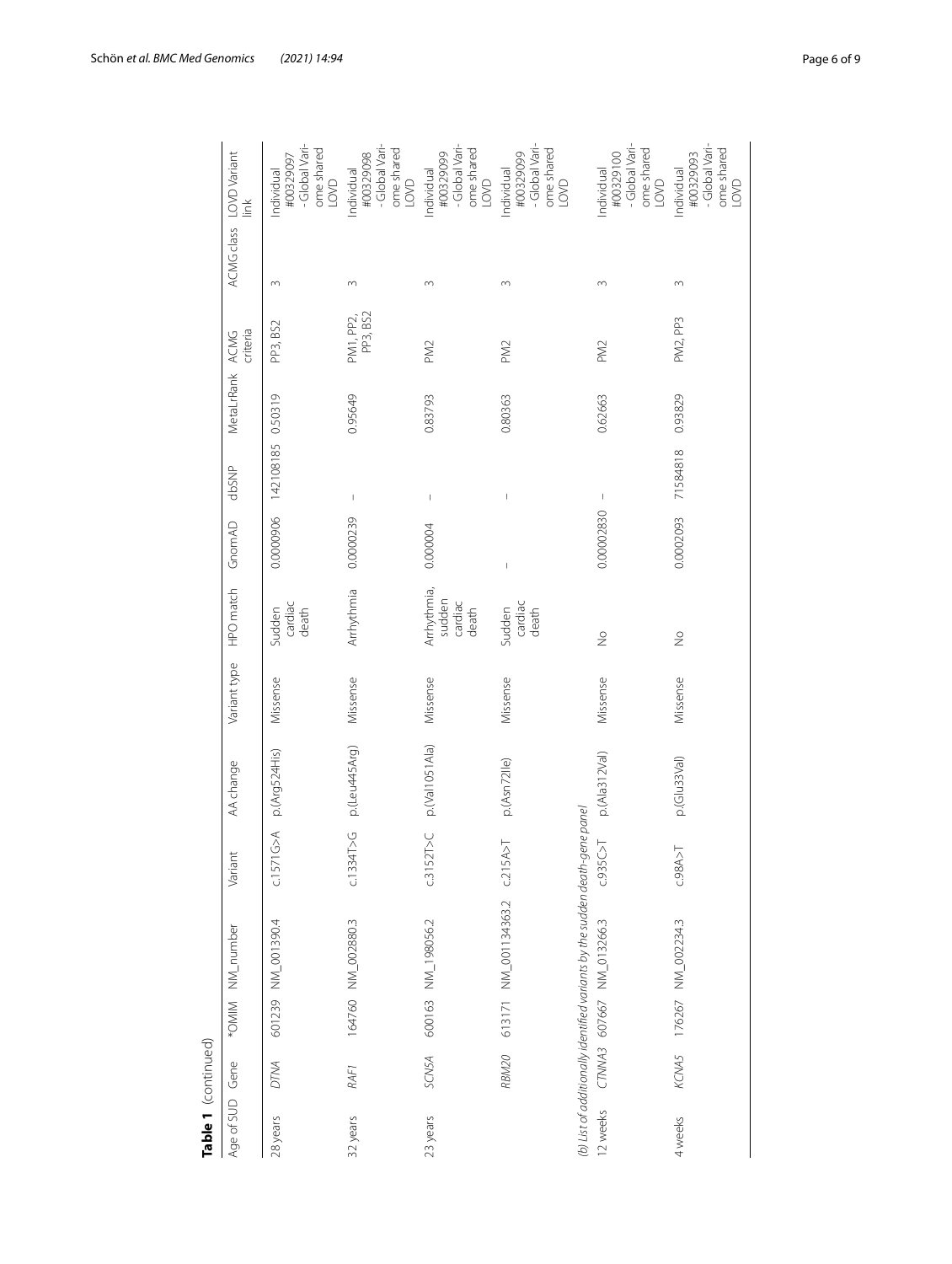SD-gene panel [\[14](#page-8-4)]. On the other hand, gene panel approach identifed two variants located in *CTNNA3* and *KCNA5* that do not exactly match the selected HPO terms. Importantly, the additional use of the HPOSim-Score, which calculates the semantic similarity for HPO terms, shows high HPO-ranking for the variants in *CTNNA3* and *KCNA5*. These data indicate, that even if genes not exactly match to the selected HPO terms the additional use of the HPOSimScore is prioritizing potentially causative variants according to the HPO terms associated to patient and gene. Thus a phenotype-driven fltering by a selection of HPO terms in combination with the HPOSimScore is a very efective method to analyze WES data of SUD. The flexible HPO-driven assessment automatically prioritize recently identifed genes, whereas the design of each targeted gene panel needs to be curated over time by adding new discovered genes to the already made panel. However, interpretation of variants identifed in SUD cases is still challenging.

In total, we identifed 13 potentially causative variants but only one variant was classified as pathogenic. The homozygous variant in *UPB1* was annotated by the HPO term "status epilepticus" and has been recently published to trigger seizures due to ß-ureidopropionase (UPB) deficiency in a recessive mode of inheritance [\[25](#page-8-15)]. Assmann et al. reported the same variant also homozygous in a 4 months old boy with an acute life threatening event (ALTE) with febrile status epilepticus  $[26]$  $[26]$ . The extent of the reduction in enzyme activity caused by a particular *UPB1* variant, along with other genetic and environmental factors may determine whether people with UPB defciency develop neurological problems and the severity of these problems. Therefore, in many affected individuals with absent or mild neurological problems, the condition may never be diagnosed, and may thus explain that the identifed variant has been found homozygous in one of 141,426 genomes from unrelated individuals. Importantly, epileptic seizures can induce malignant arrhythmias, possibly due to seizure-related efects on the autonomic nervous system [[27](#page-8-17)]. However, the homozygous likely pathogenic variant in *UPB1,* recently associated to status epilepticus, has not been linked to SD before. Thus, a fixed gene panel-based approach consisting well-known genes linked to SD would have missed the variant in *UPB1*.

Beside the likely pathogenic variant in *UPB1*, we identified ten VUS. The majority of the VUS has been identified in genes previously having been reported to be associated with cardiac channelopathies (*SCN5A, AKAP9, RYR2*) and cardiomyopathies (*RBM20, RAF1, DSG2*) [[7,](#page-8-18) [28](#page-8-19)[–30](#page-8-20)]. One variant was detected in *DSG2* in an 8 months old girl. Pathogenic variants in *DSG2* are associated with arrhythmogenic right ventricle cardiomyopathy (ARVC), a disease that importantly predominantly afects adults in the 4th or 5th decade of life. If ARVC is diagnosed in the infantile stage, there should be clearly identifable morphologic changes of the heart (fbrosis, dilation, fatty infltration) before death occurs. Nevertheless, another study identifed variants in *DSG2* associated with SUD in infants [\[31](#page-8-21)], indicating that interpretation of variants in context with the age of the individual at the SUD event is challenging.

One potentially causative variant was identifed in *SCN4A* in a 4 weeks old infant. *SCN4A* variants are described as cause of autosomal-dominant myotonia and periodic paralysis [\[32](#page-8-22)]. Afected members developed in utero- or neonatal-onset muscle weakness of variable severity. In seven cases, severe muscle weakness resulted in death during the third trimester or shortly after birth [[33\]](#page-8-23). Interestingly, variants in *SCN4A* have also been reported in patients with clinical diagnosis of Brugada syndrome, a primary arrhythmia syndrome [[34](#page-8-24)]. Another potentially causative variant was identifed in *SCN8A* in a 3 months old infant. Pathogenic variants in *SCN8A* have been associated with a wide spectrum of epilepsy phenotypes, ranging from benign familial infantile seizures to epileptic encephalopathies with variable severity [\[35](#page-8-25)].

Our data highlight that phenotype-based fltering could be used as complementary approach in particular to prioritize VUS by HPO-matches and HPOSimScore. Now, there are no forensic guidelines on the management and interpretation of VUS. Grassi et al. recently discussed the main elements and issues that diferentiate the forensic management of cases in which VUS are found [\[36](#page-8-26)].

VUS will be found in many cases, and interpretation of the results would then require not only phenotypic information of the deceased but also family investigation to see whether the genotype segregates with a cardiac phenotype. If variants are proven as de novo, then this increases the potential utility. Our data further highlight that phenotype and genotype data should be used in conjunction to prioritize variants for further evaluation and may thus increase the overall solve rate especially in cases without specifc clinical phenotypes like SD. In particular, HPO provides a structured, comprehensive and an international standard that could be used for developing algorithms and computational tools for clinical diferential diagnostic in SUD [\[9](#page-8-1)].

Familial genetic testing should be performed to clarify potential pathogenic role of new variants and to identify genetic carriers that allows prevention of SD in relatives. Interpretation of rare variants, particularly those that are putatively pathogenic but lack functional and co-segregation analyses to support the predicted pathogenicity of the variant, is challenging. To date, many studies that used HTS identifed putatively pathogenic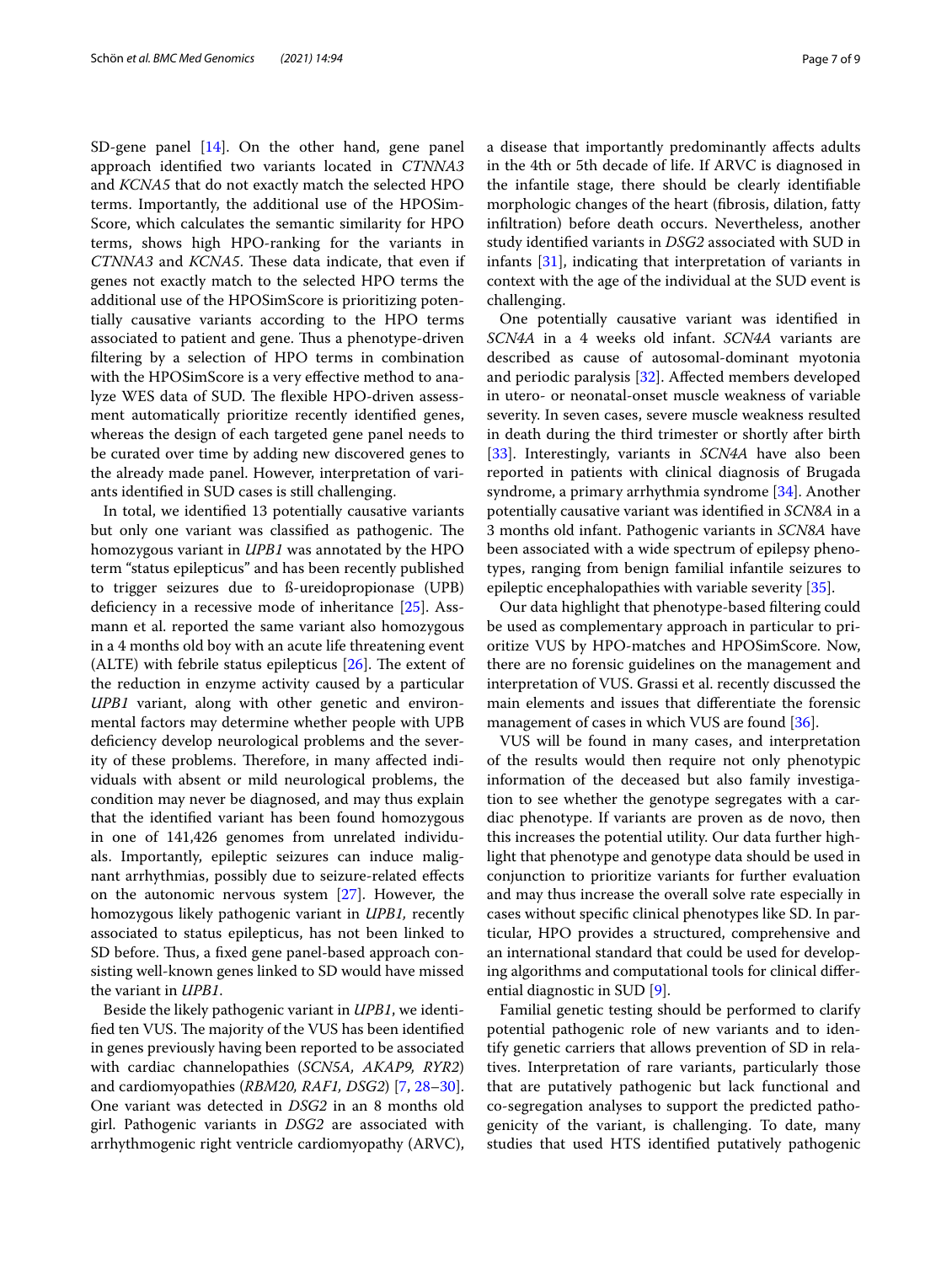variants in molecular autopsy but only a small number performed co-segregation analysis. Glengarry and coworkers reported that co-segregation studies are challenging to perform especially if the proband is an infant, due to difficulties in tracking families once a pathogenic variant which explains SD is found  $[37]$  $[37]$ . The lack of cosegregation analyses, together with absence of functional studies, results in many variants being classifed as VUS, and their role within the SUD case remains speculative. Engagement of the family prior to genetic testing is essential to counsel for the possible uncertainty of the results and to permit family genotype–phenotype cosegregation studies.

Campuzano et al. demonstrated the value of co-segregation in SUD  $[38]$  $[38]$ . The presence of rare variants in asymptomatic family members aided the exclusion of some variants as being causative of the SUD. On the other hand, there might be significant variations in clinical features among family members due to variable penetrance und expressivity. In some cases, a phenotype may not be present. Reduced penetrance may result from a combination of lifestyle factors, environmental and genetics. This has signifcant implications because many apparently healthy individuals who harbor a pathogenic variant may not be prone to SD. We believe a comprehensive efort to collect and share genetic and phenotypic data is needed in order to defne pathogenic variants more precisely and to provide quantifable risks to living relatives.

## **Conclusion**

Molecular autopsy should be included in forensic protocols when no conclusive cause of death is identifed. Prioritization of variants by a specifc set of HPO terms could be used as a complement approach to perform a diagnosis in molecular autopsy. Identifcation of causative variants in molecular autopsy of SUD can allow prevention of SD in relatives.

#### **Abbreviations**

ARVC: Arrhythmogenic right ventricle cardiomyopathy; GnomAD: Genome Aggregation Database; HPO: Human phenotype ontology; HPOSimScore: HPO similarity score; HTS: High-throughput sequencing; LOVD: Leiden Open-source Variant Database; MAF: Minor allel frequency; SD: Sudden death; SCD: Sudden cardiac death; SUD: Sudden unexplained death; SIDS: Sudden infant death syndrome; UPB: ß-Ureidopropionase; VUS: Variant of unknown signifcance; WES: Whole exome sequencing.

#### **Acknowledgements**

We want to thank Kristina Lenhard, Jörg Kortler, Martin Schwerer for assistance with sample preparation and sequencing.

#### **Authors' contributions**

US: conceptualization, formal analysis, methodology, investigation, validation, data curation, software, review and editing. AH: methodology, validation. AL: data curation, validation, review and editing. SK: data curation, review and editing. FS: software, review and editing. ABP: review and editing. OP: resources, review and editing. EHF: funding acquisition, resources,

conceptualization, review and editing. ID: project administration, supervision, conceptualization, formal analysis, data curation, visualization, roles/writing original draft preparation. All authors have read and approved the manuscript.

#### **Funding**

The study was supported by Agilent (materials for exome sequencing). This funding source had no role in the design of this study and collection, analysis, and interpretation of data and in writing the manuscript.

#### **Availability of data and materials**

The variants identifed and analysed during the current study are available in the LOVD database and the NCBI database and the accession numbers are listed in Tables [1](#page-4-0)a and 1b. By german federal data protection law (§ 3 Absatz 6 Bundesdatenschutzgesetz, BDSG, [https://dejure.org/gesetze/BDSG/3.html\)](https://dejure.org/gesetze/BDSG/3.html) it´s not allowed to publish the raw sequencing data. The human reference genome (GRCh37/hg19) [http://genome-euro.ucsc.edu/cgi-bin/hgGateway?](http://genome-euro.ucsc.edu/cgi-bin/hgGateway?redirect=manual&source=genome.ucsc.edu) redirect=manual&source=[genome.ucsc.edu](http://genome-euro.ucsc.edu/cgi-bin/hgGateway?redirect=manual&source=genome.ucsc.edu) was used in our study.

#### **Declarations**

#### **Ethics approval and consent to participate**

The study was approved by the Institutional Review Board (IRB)/ethic committee (Project Number: 20-1109) of the Medical Faculty at the Ludwig-Maximilians-University Munich, Germany (Ethikkommission bei der Medizinischen Fakultät der Ludwig-Maximilians-Universität München). The need for informed consent to participate was waived by the Institutional Review Board (IRB)/ ethic committee of the Medical Faculty at the Ludwig-Maximilians-University Munich because all data used in the study are anonymized (all personally identifying information within a database that could be used for backtracking to a patient were removed). DNA samples for WES were extracted from post-mortem liver and/or heart tissue. Due to anonymization, co-segregation analyses of the variants were not performed.

#### **Consent for publication**

Not applicable in this section.

#### **Competing interests**

The authors declare no competing interests.

#### **Author details**

<sup>1</sup> MGZ - Medical Genetics Center Munich, Munich, Germany.<sup>2</sup> Institute of Legal Medicine, Ludwig-Maximilians-University, Munich, Germany.<sup>3</sup> Department of Pediatrics, Technical University of Munich School of Medicine, Munich, Germany.

## Received: 25 November 2020 Accepted: 24 March 2021

#### **References**

- <span id="page-7-0"></span>1. Neubauer J, Lecca MR, Russo G, Bartsch C, Medeiros-Domingo A, Berger W, et al. Exome analysis in 34 sudden unexplained death (SUD) victims mainly identifed variants in channelopathy-associated genes. Int J Legal Med. 2018;132(4):1057–65.
- 2. Kauferstein S, Kiehne N, Jenewein T, Biel S, Kopp M, Konig R, et al. Genetic analysis of sudden unexplained death: a multidisciplinary approach. Forensic Sci Int. 2013;229(1–3):122–7.
- <span id="page-7-3"></span>3. Campuzano O, Beltramo P, Fernandez A, Iglesias A, Garcia L, Allegue C, et al. Molecular autopsy in a cohort of infants died suddenly at rest. Forensic Sci Int Genet. 2018;37:54–63.
- <span id="page-7-4"></span>4. Tester DJ, Medeiros-Domingo A, Will ML, Haglund CM, Ackerman MJ. Cardiac channel molecular autopsy: insights from 173 consecutive cases of autopsy-negative sudden unexplained death referred for postmortem genetic testing. Mayo Clin Proc. 2012;87(6):524–39.
- <span id="page-7-1"></span>5. Anderson JH, Tester DJ, Will ML, Ackerman MJ. Whole-exome molecular autopsy after exertion-related sudden unexplained death in the young. Circ Cardiovasc Genet. 2016;9(3):259–65.
- <span id="page-7-2"></span>6. Ackerman MJ. State of postmortem genetic testing known as the cardiac channel molecular autopsy in the forensic evaluation of unexplained